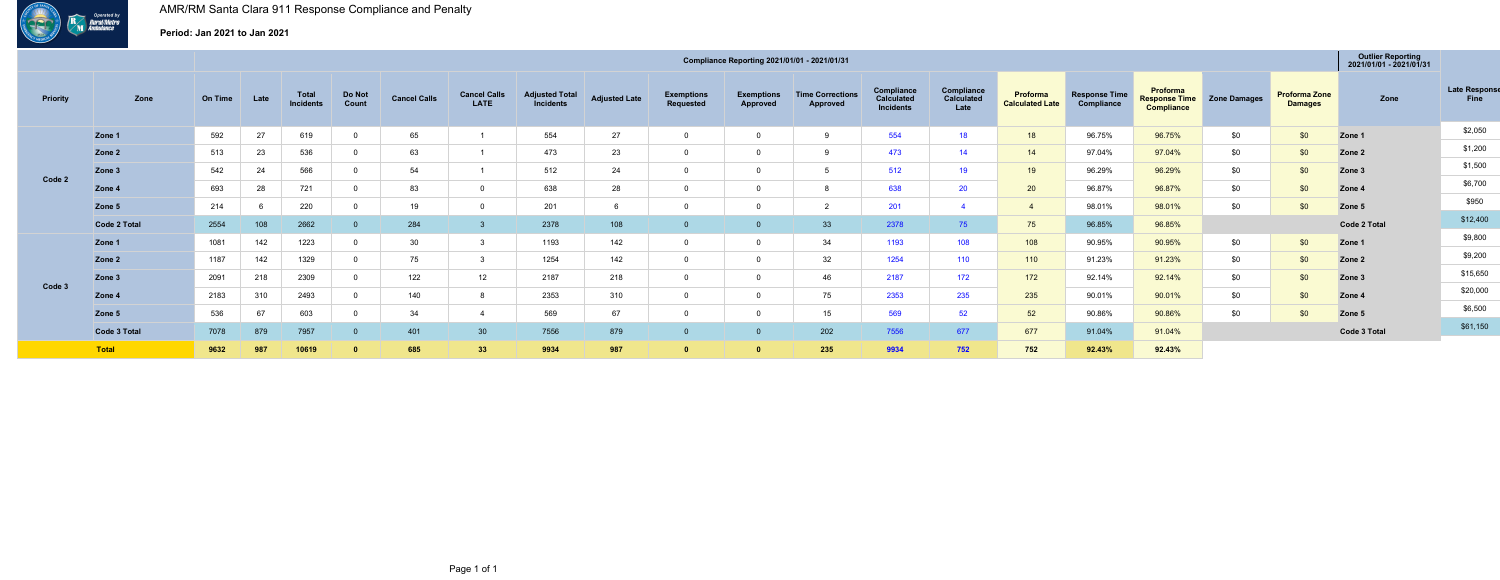

## **Period: Feb 2021 to Feb 2021**

|          |              |                |      |                    |                 |                     |                                    |                                           |                      |                                       | Compliance Reporting 2021/02/01 - 2021/02/28 |                                            |                                       |                                  |                                    |                                    |                                                       |                     |                                        | <b>Outlier Reporting</b><br>2021/02/01 - 2021/02/28 |                              |
|----------|--------------|----------------|------|--------------------|-----------------|---------------------|------------------------------------|-------------------------------------------|----------------------|---------------------------------------|----------------------------------------------|--------------------------------------------|---------------------------------------|----------------------------------|------------------------------------|------------------------------------|-------------------------------------------------------|---------------------|----------------------------------------|-----------------------------------------------------|------------------------------|
| Priority | Zone         | <b>On Time</b> | Late | Total<br>Incidents | Do Not<br>Count | <b>Cancel Calls</b> | <b>Cancel Calls</b><br><b>LATE</b> | <b>Adjusted Total</b><br><b>Incidents</b> | <b>Adjusted Late</b> | <b>Exemptions</b><br><b>Requested</b> | <b>Exemptions</b><br>Approved                | <b>Time Corrections</b><br><b>Approved</b> | Compliance<br>Calculated<br>Incidents | Compliance<br>Calculated<br>Late | Proforma<br><b>Calculated Late</b> | <b>Response Time</b><br>Compliance | Proforma<br><b>Response Time</b><br><b>Compliance</b> | <b>Zone Damages</b> | <b>Proforma Zone</b><br><b>Damages</b> | Zone                                                | <b>Late Response</b><br>Fine |
|          | Zone 1       | 537            | 26   | 563                |                 | 56                  |                                    | 507                                       | 26                   | $\Omega$                              |                                              | -9                                         | 507                                   | 17                               | 17                                 | 96.65%                             | 96.65%                                                | \$0                 | \$0                                    | Zone 1                                              | \$950                        |
|          | Zone 2       | 435            | 20   | 455                |                 | 69                  |                                    | 386                                       | 20                   | $\mathbf 0$                           |                                              |                                            | 386                                   | 16                               | 16                                 | 95.85%                             | 95.85%                                                | \$0                 | \$0                                    | Zone 2                                              | \$2,000                      |
|          | Zone 3       | 449            | 26   | 475                |                 | 50                  |                                    | 425                                       | 26                   | $\Omega$                              |                                              |                                            | 425                                   | 22                               | 22                                 | 94.82%                             | 94.82%                                                | \$0                 | \$0                                    | Zone 3                                              | \$16,800                     |
| Code 2   | Zone 4       | 538            | 32   | 570                |                 | 54                  |                                    | 516                                       | 32                   | $\mathbf{0}$                          |                                              | -5                                         | 516                                   | 27                               | 27                                 | 94.77%                             | 94.77%                                                | \$0                 | \$0                                    | Zone 4                                              | \$1,900                      |
|          | Zone 5       | 195            | 20   | 215                |                 | 18                  |                                    | 197                                       | 20                   | $\mathbf{0}$                          |                                              |                                            | 197                                   | 13                               | 13 <sup>7</sup>                    | 93.40%                             | 93.40%                                                | \$0                 | \$0                                    | Zone 5                                              | \$1,550                      |
|          | Code 2 Total | 2154           | 124  | 2278               |                 | 247                 |                                    | 2031                                      | 124                  |                                       |                                              | 29                                         | 2031                                  | 95 <sup>°</sup>                  | 95                                 | 95.32%                             | 95.32%                                                |                     |                                        | <b>Code 2 Total</b>                                 | \$23,200                     |
|          | Zone 1       | 949            | 130  | 1079               |                 | 36                  |                                    | 1043                                      | 130                  | $\mathbf 0$                           |                                              | 28                                         | 1043                                  | 102                              | 102                                | 90.22%                             | 90.22%                                                | \$0                 | \$0                                    | Zone 1                                              | \$6,750                      |
|          | Zone 2       | 1084           | 96   | 1180               |                 | 66                  |                                    | 1114                                      | 96                   | $\mathbf 0$                           |                                              | 19                                         | 1114                                  | 77                               | 77                                 | 93.09%                             | 93.09%                                                | \$0                 | \$0                                    | Zone 2                                              | \$10,400                     |
|          | Zone 3       | 1804           | 187  | 1991               |                 | 99                  |                                    | 1892                                      | 187                  | $\Omega$                              |                                              | 45                                         | 1892                                  | 142                              | 142                                | 92.49%                             | 92.49%                                                | \$0                 | \$0                                    | Zone 3                                              | \$21,350                     |
| Code 3   | Zone 4       | 1867           | 204  | 2071               |                 | 137                 |                                    | 1934                                      | 204                  | $\mathbf 0$                           |                                              | 48                                         | 1934                                  | 156                              | 156                                | 91.93%                             | 91.93%                                                | \$0                 | \$0                                    | Zone 4                                              | \$16,100                     |
|          | Zone 5       | 396            | 48   | 444                |                 | 22                  |                                    | 422                                       | 48                   | $\Omega$                              |                                              | 12                                         | 422                                   | 36                               | 36                                 | 91.47%                             | 91.47%                                                | \$0                 | \$0                                    | Zone 5                                              | \$8,350                      |
|          | Code 3 Total | 6100           | 665  | 6765               |                 | 360                 | 21                                 | 6405                                      | 665                  | 0                                     |                                              | 152                                        | 6405                                  | 513                              | 513                                | 91.99%                             | 91.99%                                                |                     |                                        | <b>Code 3 Total</b>                                 | \$62,950                     |
|          | Total        | 8254           | 789  | 9043               |                 | 607                 | 28                                 | 8436                                      | 789                  | $\Omega$                              |                                              | 181                                        | 8436                                  | 608                              | 608                                | 92.79%                             | 92.79%                                                |                     |                                        |                                                     |                              |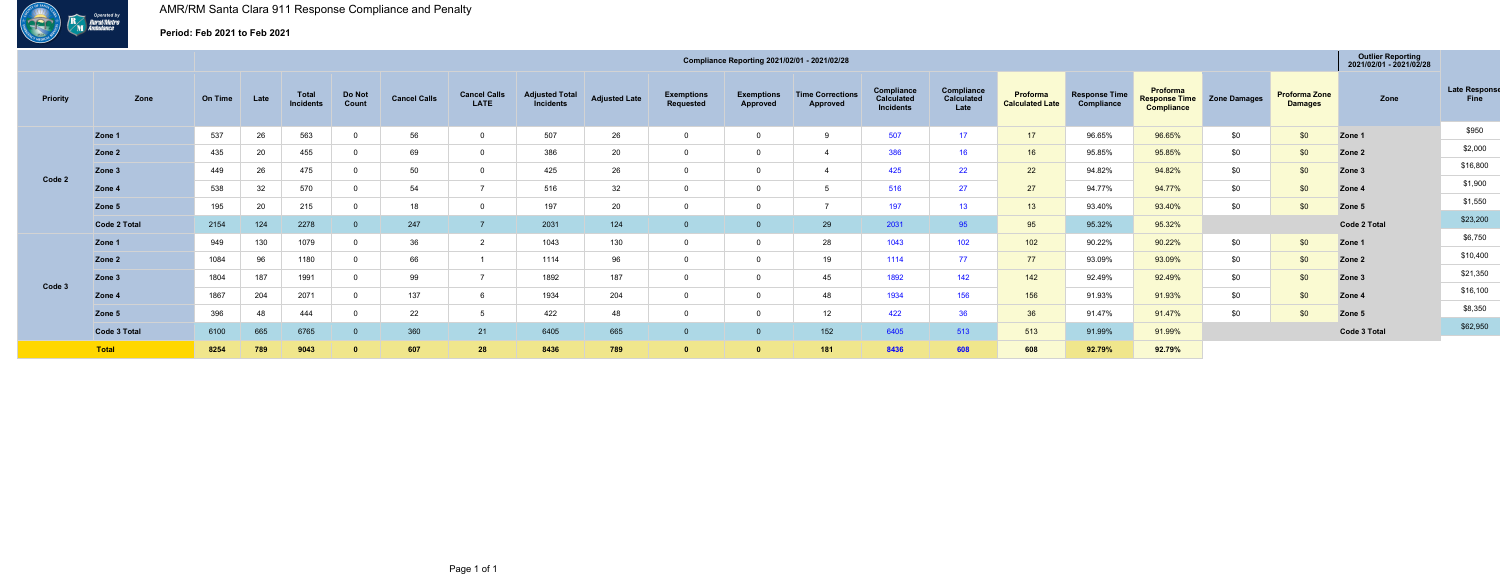

# **Period: Mar 2021 to Mar 2021**

|          |                     |         |      |                                  |                 |                     |                                    |                                           |                      |                                |                               | Compliance Reporting 2021/03/01 - 2021/03/31 |                                              |                                  |                                    |                                    |                                                       |                     |                                        | <b>Outlier Reporting</b><br>2021/03/01 - 2021/03/31 |                              |
|----------|---------------------|---------|------|----------------------------------|-----------------|---------------------|------------------------------------|-------------------------------------------|----------------------|--------------------------------|-------------------------------|----------------------------------------------|----------------------------------------------|----------------------------------|------------------------------------|------------------------------------|-------------------------------------------------------|---------------------|----------------------------------------|-----------------------------------------------------|------------------------------|
| Priority | Zone                | On Time | Late | <b>Total</b><br><b>Incidents</b> | Do Not<br>Count | <b>Cancel Calls</b> | <b>Cancel Calls</b><br><b>LATE</b> | <b>Adjusted Total</b><br><b>Incidents</b> | <b>Adjusted Late</b> | <b>Exemptions</b><br>Requested | <b>Exemptions</b><br>Approved | <b>Time Corrections</b><br><b>Approved</b>   | Compliance<br>Calculated<br><b>Incidents</b> | Compliance<br>Calculated<br>Late | Proforma<br><b>Calculated Late</b> | <b>Response Time</b><br>Compliance | Proforma<br><b>Response Time</b><br><b>Compliance</b> | <b>Zone Damages</b> | <b>Proforma Zone</b><br><b>Damages</b> | Zone                                                | <b>Late Response</b><br>Fine |
|          | Zone 1              | 529     | 20   | 549                              |                 | 55                  | $\Omega$                           | 494                                       | 20                   | $\overline{0}$                 |                               |                                              | 494                                          | 17                               | 17 <sup>7</sup>                    | 96.56%                             | 96.56%                                                | \$0                 | \$0                                    | Zone 1                                              | \$1,200                      |
|          | Zone <sub>2</sub>   | 482     | 25   | 507                              |                 | 74                  |                                    | 433                                       | 25                   | $\overline{0}$                 |                               |                                              | 433                                          | 20                               | 20 <sub>2</sub>                    | 95.38%                             | 95.38%                                                | \$0                 | \$0                                    | Zone 2                                              | \$2,100                      |
|          | Zone 3              | 530     | 34   | 564                              |                 | 61                  |                                    | 503                                       | 34                   | $\overline{0}$                 |                               | 10                                           | 503                                          | 24                               | 24                                 | 95.23%                             | 95.23%                                                | \$0                 | \$0                                    | Zone 3                                              | \$2,450                      |
| Code 2   | Zone 4              | 612     | 39   | 651                              |                 | 81                  |                                    | 570                                       | 39                   | - 0                            |                               | 10                                           | 570                                          | 29                               | 29                                 | 94.91%                             | 94.91%                                                | \$0                 | \$0                                    | Zone 4                                              | \$4,100                      |
|          | Zone 5              | 205     | 11   | 216                              |                 |                     |                                    | 203                                       |                      | $\mathbf 0$                    |                               |                                              | 203                                          | 10 <sup>°</sup>                  | 10 <sup>1</sup>                    | 95.07%                             | 95.07%                                                | \$0                 | \$0                                    | Zone 5                                              | \$3,900                      |
|          | <b>Code 2 Total</b> | 2358    | 129  | 2487                             |                 | 284                 |                                    | 2203                                      | 129                  | $\overline{0}$                 |                               | 29                                           | 2203                                         | 100                              | 100                                | 95.46%                             | 95.46%                                                |                     |                                        | Code 2 Total                                        | \$13,750                     |
|          | Zone 1              | 1109    | 106  | 1215                             |                 | 43                  | $\Omega$                           | 1172                                      | 106                  |                                |                               | 20                                           | 1172                                         | 85                               | 85                                 | 92.75%                             | 92.75%                                                | \$0                 | \$0                                    | Zone 1                                              | \$6,450                      |
|          | Zone 2              | 1171    | 136  | 1307                             |                 | 72                  |                                    | 1235                                      | 136                  | $\overline{0}$                 |                               | 30                                           | 1235                                         | 106                              | 106                                | 91.42%                             | 91.42%                                                | \$0                 | \$0                                    | Zone 2                                              | \$22,100                     |
|          | Zone 3              | 1939    | 232  | 2171                             |                 | 106                 |                                    | 2065                                      | 232                  | $\overline{0}$                 |                               | 40                                           | 2065                                         | 192                              | 192                                | 90.70%                             | 90.70%                                                | \$0                 | \$0                                    | Zone 3                                              | \$28,250                     |
| Code 3   | Zone 4              | 1973    | 237  | 2210                             |                 | 148                 |                                    | 2062                                      | 237                  | $\overline{0}$                 |                               | 48                                           | 2062                                         | 189                              | 189                                | 90.83%                             | 90.83%                                                | \$0                 | \$0                                    | Zone 4                                              | \$21,550                     |
|          | Zone 5              | 467     | 53   | 520                              |                 | 30                  |                                    | 490                                       | 53                   | 0                              |                               |                                              | 490                                          | 44                               | 44                                 | 91.02%                             | 91.02%                                                | \$0                 | \$0                                    | Zone 5                                              | \$22,200                     |
|          | Code 3 Total        | 6659    | 764  | 7423                             |                 | 399                 | 22                                 | 7024                                      | 764                  |                                |                               | 147                                          | 7024                                         | 616                              | 616                                | 91.23%                             | 91.23%                                                |                     |                                        | Code 3 Total                                        | \$100,550                    |
|          | Total               | 9017    | 893  | 9910                             |                 | 683                 | 30                                 | 9227                                      | 893                  |                                |                               | 176                                          | 9227                                         | 716                              | 716                                | 92.24%                             | 92.24%                                                |                     |                                        |                                                     |                              |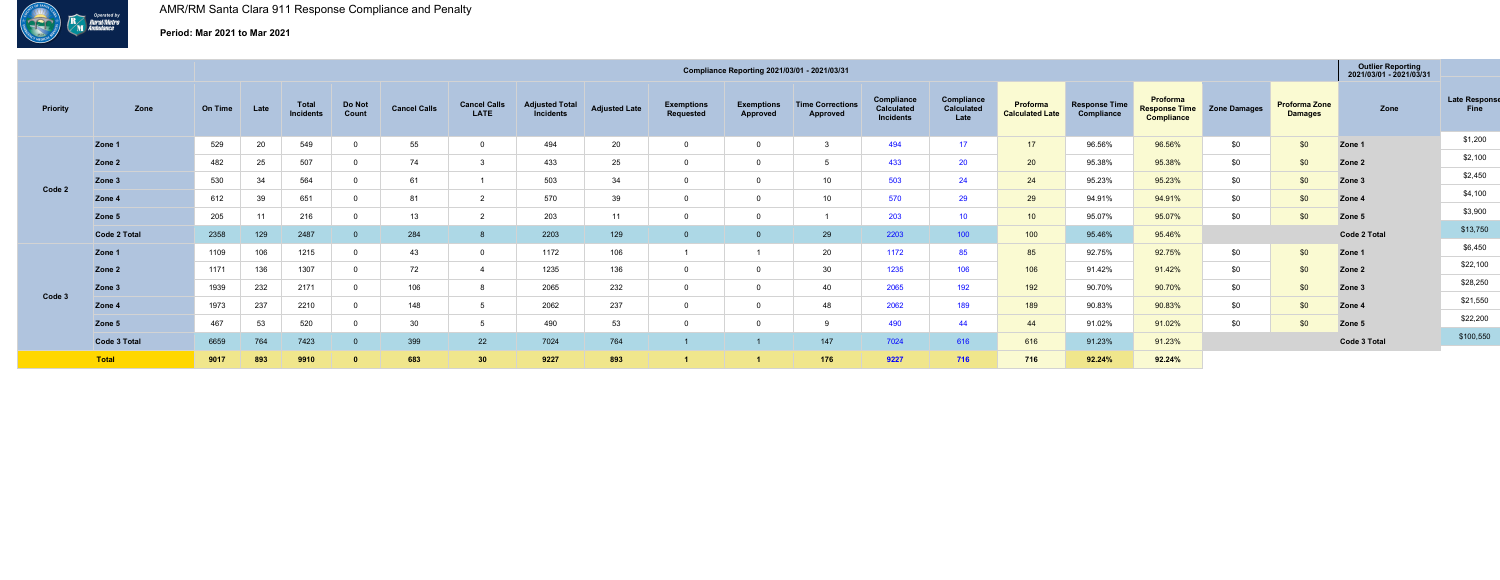

**Period: Apr 01 2021 to Apr 30 2021 Report Status: FINAL**

|                 |              |         |      |                    |                 |                     |                             |                                           |                      |                                       | Compliance Reporting 2021/04/01 - 2021/04/30 |                                            |                                              |                                  |                                    |                                    |                                                       |                     |                                        | <b>Outlier Reporting</b><br>2021/04/01 - 2021/04/30 |                              |
|-----------------|--------------|---------|------|--------------------|-----------------|---------------------|-----------------------------|-------------------------------------------|----------------------|---------------------------------------|----------------------------------------------|--------------------------------------------|----------------------------------------------|----------------------------------|------------------------------------|------------------------------------|-------------------------------------------------------|---------------------|----------------------------------------|-----------------------------------------------------|------------------------------|
| <b>Priority</b> | Zone         | On Time | Late | Total<br>Incidents | Do Not<br>Count | <b>Cancel Calls</b> | <b>Cancel Calls</b><br>LATE | <b>Adjusted Total</b><br><b>Incidents</b> | <b>Adjusted Late</b> | <b>Exemptions</b><br><b>Requested</b> | <b>Exemptions</b><br>Approved                | <b>Time Corrections</b><br><b>Approved</b> | Compliance<br>Calculated<br><b>Incidents</b> | Compliance<br>Calculated<br>Late | Proforma<br><b>Calculated Late</b> | <b>Response Time</b><br>Compliance | Proforma<br><b>Response Time</b><br><b>Compliance</b> | <b>Zone Damages</b> | <b>Proforma Zone</b><br><b>Damages</b> | Zone                                                | <b>Late Response</b><br>Fine |
|                 | Zone 1       | 623     | 29   | 652                |                 | 58                  |                             | 594                                       | 29                   |                                       | $\Omega$                                     | Q                                          | 594                                          | 20                               | 20 <sub>2</sub>                    | 96.63%                             | 96.63%                                                | \$0                 | \$0                                    | Zone 1                                              | \$1,150                      |
|                 | Zone 2       | 504     | 20   | 524                |                 | 75                  |                             | 449                                       | 20                   |                                       | $\Omega$                                     |                                            | 449                                          | 15                               | 15                                 | 96.66%                             | 96.66%                                                | \$0                 | \$0                                    | Zone 2                                              | \$1,200                      |
|                 | Zone 3       | 534     | 36   | 570                |                 | 66                  |                             | 504                                       | 36                   |                                       |                                              |                                            | 504                                          | 25                               | 25 <sub>2</sub>                    | 95.04%                             | 95.04%                                                | \$0                 | \$0                                    | Zone 3                                              | \$2,450                      |
| Code 2          | Zone 4       | 647     | 44   | 691                |                 | 83                  |                             | 608                                       | 44                   |                                       |                                              | 15                                         | 608                                          | 29                               | 29                                 | 95.23%                             | 95.23%                                                | \$0                 | \$0                                    | Zone 4                                              | \$2,650                      |
|                 | Zone 5       | 201     | 15   | 216                |                 | 14                  | $\Omega$                    | 202                                       |                      |                                       |                                              |                                            | 202                                          | 11                               | 11                                 | 94.55%                             | 94.55%                                                | \$0                 | \$0                                    | Zone 5                                              | \$8,800                      |
|                 | Code 2 Total | 2509    | 144  | 2653               |                 | 296                 |                             | 2357                                      | 144                  | - റ                                   |                                              | 44                                         | 2357                                         | 100                              | 100                                | 95.76%                             | 95.76%                                                |                     |                                        | Code 2 Total                                        | \$16,250                     |
|                 | Zone 1       | 1033    | 108  | 1141               |                 | 44                  |                             | 1097                                      | 108                  |                                       |                                              | 31                                         | 1097                                         | 77                               | 77                                 | 92.98%                             | 92.98%                                                | \$0                 | \$0                                    | Zone 1                                              | \$6,050                      |
|                 | Zone 2       | 1136    | 139  | 1275               |                 | 63                  |                             | 1212                                      | 139                  |                                       | $\Omega$                                     | 27                                         | 1212                                         | 112                              | 112                                | 90.76%                             | 90.76%                                                | \$0                 | \$0                                    | Zone 2                                              | \$17,450                     |
|                 | Zone 3       | 1911    | 216  | 2127               |                 | 147                 | 10                          | 1980                                      | 216                  |                                       |                                              | 39                                         | 1980                                         | 177                              | 177                                | 91.06%                             | 91.06%                                                | \$0                 | \$0                                    | Zone 3                                              | \$14,450                     |
| Code 3          | Zone 4       | 1923    | 236  | 2159               |                 | 138                 |                             | 2021                                      | 236                  |                                       |                                              | 55                                         | 2021                                         | 181                              | 181                                | 91.04%                             | 91.04%                                                | \$0                 | \$0                                    | Zone 4                                              | \$16,550                     |
|                 | Zone 5       | 448     | 48   | 496                |                 | 32                  |                             | 464                                       | 48                   |                                       |                                              |                                            | 464                                          | 41                               | 41                                 | 91.16%                             | 91.16%                                                | \$0                 | \$0                                    | Zone 5                                              | \$20,550                     |
|                 | Code 3 Total | 6451    | 747  | 7198               |                 | 424                 | 25                          | 6774                                      | 747                  | - റ                                   |                                              | 159                                        | 6774                                         | 588                              | 588                                | 91.32%                             | 91.32%                                                |                     |                                        | <b>Code 3 Total</b>                                 | \$75,050                     |
|                 | Total        | 8960    | 891  | 9851               |                 | 720                 | 29                          | 9131                                      | 891                  |                                       |                                              | 203                                        | 9131                                         | 688                              | 688                                | 92.47%                             | 92.47%                                                |                     |                                        |                                                     |                              |